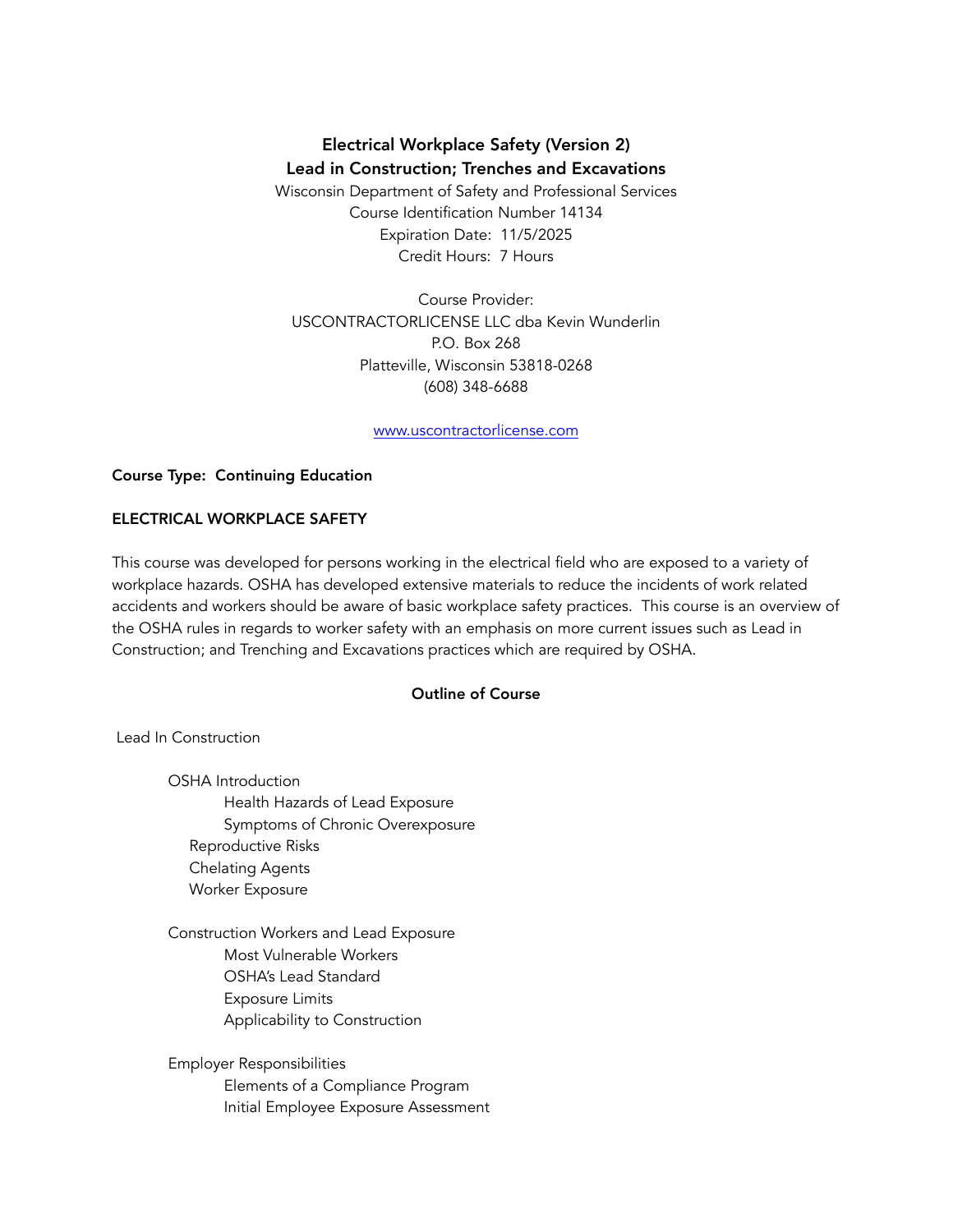Biological Monitoring Tests Pending Employee Exposure Assessment Test Results Showing No Overexposures Employee Notification of Monitoring Results

## Medical Exams

Medical Surveillance Information for the Examining Physician When Monitoring Shows No Employee Exposures After the Medical Examinations Medical Removal Provisions

Worker Protections and Benefits Records Requirements Involving Medical Removal

#### Recordkeeping

Employer Requirements Exposure Assessment Records Medical Surveillance Records Documents for Employees Subject to Medical Removal Employer Requirements Related to Objective Data Documents for OSHA and NOISH Review When Closing a Business

Exposure Reduction and Employee Protection Engineering Controls Exhaust Ventilation Enclosure or Encapsulation Substitution Component Replacement Process or Equipment Modification Isolation

Housekeeping Practices

Personal Hygiene Practices Change Areas Showers and Washing Facilities Personal Practices End-Of-Day Procedures

Protective Clothing and Equipment Employer Requirements Handling Contaminated Protective Clothing Preventing Heat Stress Respiratory Protection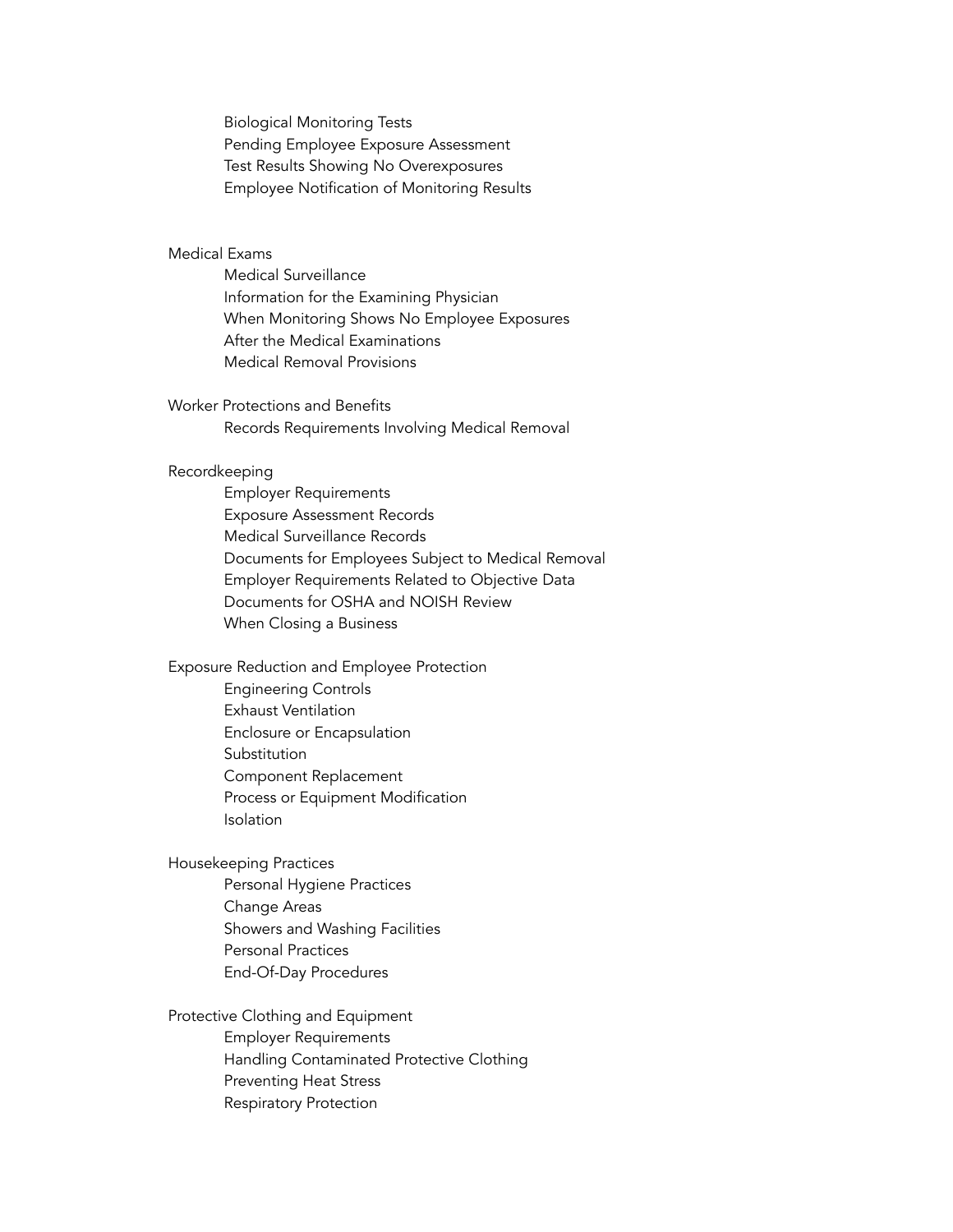Providing Adequate Respiratory Protection Respiratory Protection Programs Selecting a Respirator

Employee Information and Training Program Requirements Warning Signs

OSHA Assistance, Services and Products State Programs Consultation Assistance Safety and Health Achievement Recognition Program Voluntary Protection Programs Cooperative Partnerships Alliance Program Strategic Partnership Program Occupational Safety and Health Training Training Grants Other Assistance Materials In Case of an Emergency Or To File A Complaint OSHA Regional Offices Blood Lead Laboratories-Wisconsin

# Trenches and Excavations

Working Safely in Trenches

Dangers of Trenching and Evacuation Protect Yourself Protective Systems Competent Person Access and Egress General Trenching and Excavation Rules

#### **Excavations**

Introduction Difference between Excavation and Trench **Dangers** OSHA Standard Rule **Exemptions** 

#### Preplanning

Why is it important? Utility Lines and Pipes Informing Workers